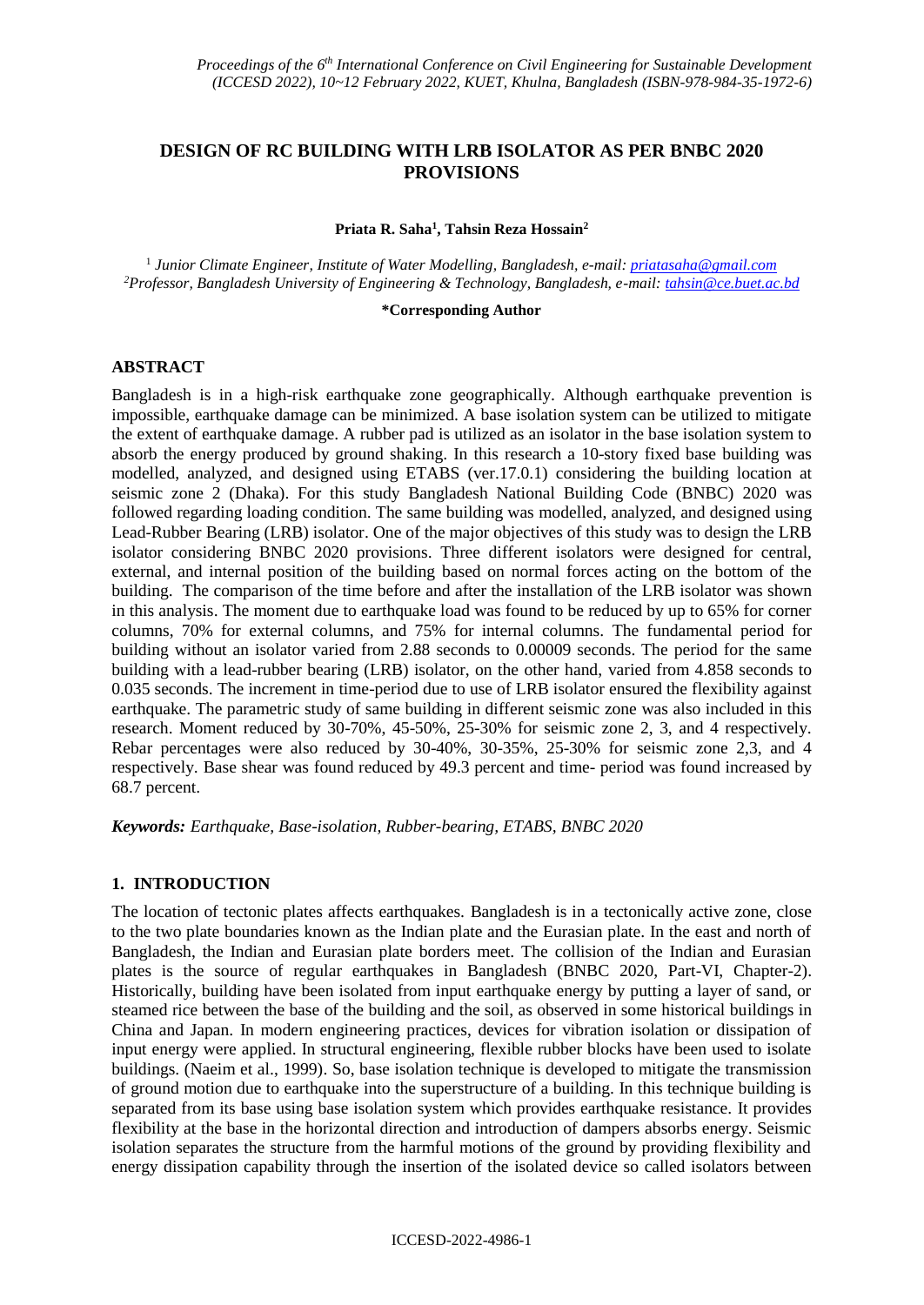the foundation and the building structure (Islam, et al., 2010). Historically Bangladesh has been affected by five earthquakes of large magnitude of 7 or greater than 7. In recent years, the occurrence and damage caused by several earthquakes which has magnitude between 4 and 6 inside the country or near the country's border, has raised an alarm. (BNBC, 2020, Part VI, Chapter 2, Section 2.5). The capital city Dhaka is vulnerable to the earthquake as the country is in an active region. According to seismic zoning map prepared by BUET, it can be said that 43 percent area of Bangladesh are at highrisk zone, 41 percent at moderate and 16 percent at low-risk zone. Reduction of horizontal force that generated from earthquake, is the main concern for the designers. To construct building in such active seismic zone like Bangladesh, base isolation system is the most suitable solution because it mitigates the lateral forces and provide flexibility. In this study a 10-story hospital building made of RC will be analysed following BNBC 2020, one with fixed base i.e., without isolator and other with isolated using Lead-Rubber Bearing (LRB) for several case studies to identify the effectiveness of the base isolation in different seismic situations. Islam, Ahmad, and Jameel (2011) revealed simplified design procedures for LRB and HDRB for multi-stored buildings in Bangladesh. Islam, Ahmad and Hussaini (2016) found that LRB has been demonstrated to be more successful at reducing individual floor acceleration and thereby nonstructural damage.

### **2. METHODOLOGY**

In this study, a 10-story hospital building made of RC was analysed and designed without isolator using equivalent static analysis method considering the design parameters for Dhaka region. This study also described the differences between the seismic behaviour of the hospital building with and without LRB isolator. Specifications given in BNBC 2020, Part VI, Chapter 2 was used for design of the building. For the design of Lead-Rubber Bearing (LRB) isolator, seismic isolation provisions from the Bangladesh National Building Code, 2020 was used as well as formula from Naeim et al. (1999) was also used.

# **2.1 Description of the Building**

A 10 storied hospital building made of RC, with 4 bays of 8 m in each direction, the story height is 3 m and bottom story height is 4 m, as shown in Figure 1. The building was modelled using ETABS (ver. 17.0.1). In this model two materials were used, steel and concrete. Property of concrete: Modulus of Elasticity,  $E = 24,700$  MPa, Poisson's Ratio,  $U = 0.2$ , Specified Concrete Compressive Strength,  $fc' = 27.6$  MPa. Property of steel: Modulus of Elasticity = 200,000 MPa, Minimum Yield Strength = 414 MPa, Minimum Tensile Strength = 621 MPa. Two cases of buildings were considered here: (i) Building with fixed base (ii) Base-isolated with LRB isolator.

### **2.2 Loads on Building**

All structures need to be designed to resist both gravity forces and lateral forces. In this study considered loads are gravity loads (dead load and live load) and lateral loads (earthquake load and



Figure 1: Plan view of a 10 story hospital building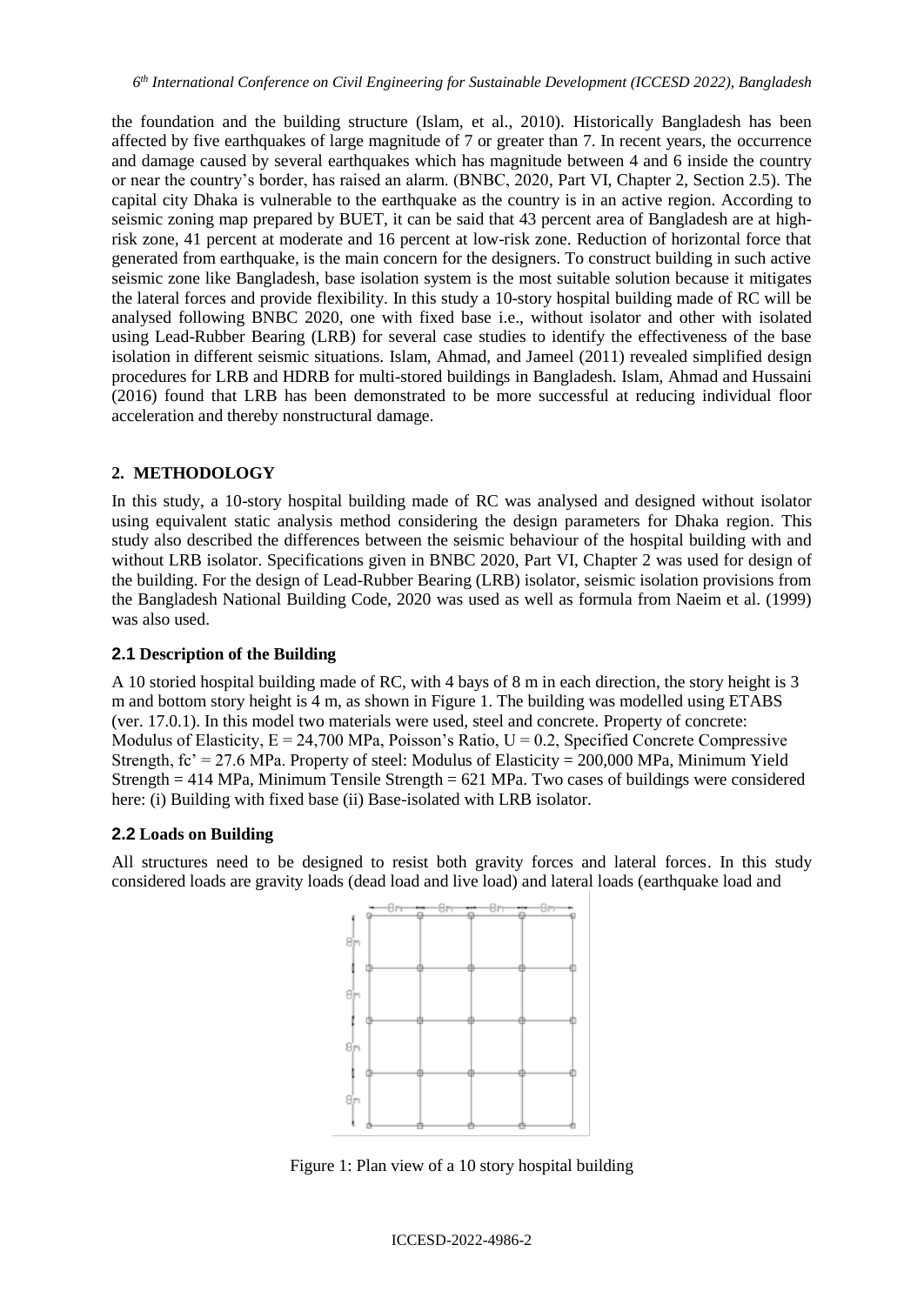wind load). Load from partition wall and floor finish was considered 1.92 kN/m<sup>2</sup> and 1.4 kN/m<sup>2</sup> respectively, which are dead load. For hospital building minimum uniformly distributed load was used 3.80 kN/m2 according to BNBC 2020, Part VI, Chapter 2.3. Regarding wind load, basic wind speed for Dhaka city was considered 65 ms<sup>-1</sup>.

# **2.2.1 Earthquake Loads**

Minimum design earthquake forces were determined according to BNBC 2020, part VI, Chapter 2, section 2.5. For this study site class SC was considered which indicates that soil profile up to 30 m depth has a deep deposition of dense or medium dense sand, gravel, or stiff clay according to Table 2.5.1, BNBC 2020. The building considered in this study is located at Dhaka. So as per Table 2.5.2, BNBC 2020 seismic zone is 2 where seismic intensity is moderate and seismic zone coefficient, Z=  $0.2.$ 

# **2.2.2 Response Spectrum**

Design response spectrum represents the earthquake ground motion for which the building need to be designed. Following BNBC 2020 (Part VI, chapter 2) the spectral acceleration was obtained using the following equation—

$$
S_a = \frac{2}{3} * \frac{zI}{R} C_5
$$

Here,  $Z =$  Seismic zone coefficient, I= Importance factor, which depends on occupancy category of the building. The building was used for this study falls in the occupancy category IV and importance factor need to be considered 1.5. Seismic design category for this building is D. SDC was selected based on seismic zone 2, site conditions SC and occupancy category IV as per Table 2.5.6, BNBC 2020. Response reduction factor was considered 8 for Special reinforced concrete moment (SMRF) frame.  $C_s$  = Normalized acceleration response spectrum, which is a function of building period and site class. Building period was calculated using the following formula:

$$
T = C_t (h_n)^m = 0.0466 * (31)^{0.9} = 1.025 \text{ sec} > T_c = 0.6 \text{ sec}
$$

The value of  $C_t$  and m was obtained from Table 2.5.8, BNBC 2020 for concrete moment resisting frame. For soil type SC the value of S,  $T_B$ ,  $T_C$  and  $T_D$  is obtained 1.15, 0.2, 0.6, 2.0 from Table 2.5.4 BNBC 2020. For  $T > T_c$ ,  $C_s = 2.5 * S * \eta * (T_c/T) = 2.5 * 1.15 * 1 * (0.6/1.025) = 1.683$ 

Spectral acceleration,  $S_a = \frac{2}{3} * \frac{zI}{R} C_5 = \frac{2}{3} * \frac{0.2 * 1.5}{8} * 1.683 = 0.0421$ 

Spectral acceleration was then used for calculating design earthquake. In this study the analysis was done by the response spectrum curve for soil type SC and damping ratio 0.05. Response spectrum function for 5% damping is shown in Figure 2.



Figure 2: Response Spectrum Curve for Dhaka EQ (0.2g) (BNBC 2020, Part VI, Chapter 2, Section 2.5)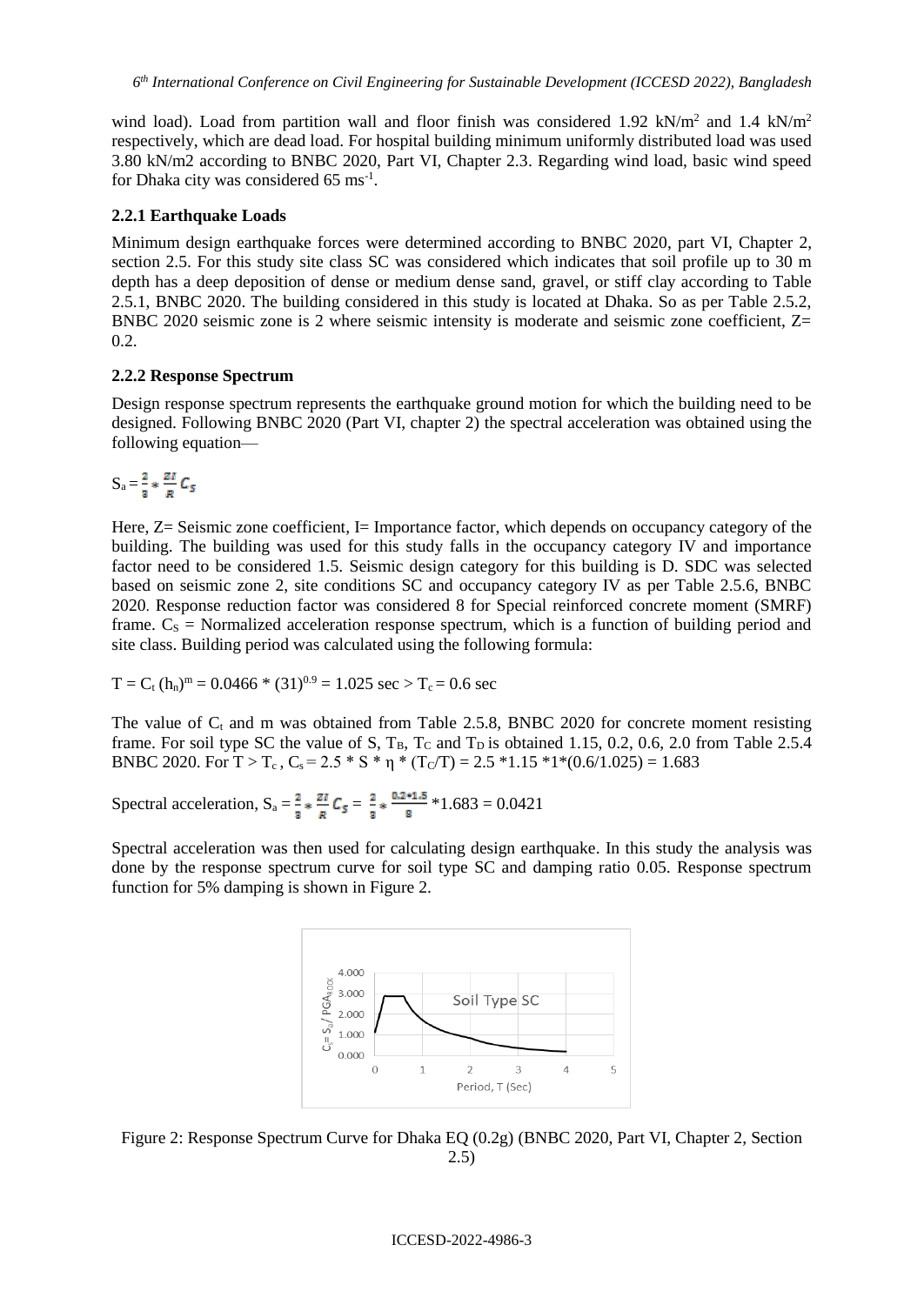# **2.3 Analysis of the Building**

The hospital building that located in Dhaka was modelled using ETABS and then it was analysed with two sets of modifiers. So, two analyses were done using ETABS. One was for serviceability check-for service load combination and another one for strength adequacy check- for ultimate load conditions. In this study strength design method was used. So structural members would have strength to resist the most unfavourable effect of the combinations of factored loads. For this study following load combinations were used that described in BNBC 2020, Part VI, Chapter 2, (sec 2.7.3.1). For strength check ACI 318-08 was selected as design code, which is like BNBC 2020. Appropriate modifier as mentioned in BNBC was used for beam, column, and slab. For beam. Bending modifier for beam was used M11 = M22 = M12 = 0.01. In case of frame element beam property modifier for torsion, I22 and I33 was considered 0.35. And for frame element column the value of property modifier I22 and I33 was used 0.7. For serviceability condition check new set of modifiers were used. Bending modifier for slabs remain same as 0.01. According to BNBC 2020 section 6.6.3.2.2 to calculate immediate lateral deflection a 1.4 times moment of inertia need to be used. So, for frame element beam stiffness modifier were used 0.5 and for column it was 0.7. Serviceability condition required check for wind sway, wind drift and seismic drift.

Wind sway check required a load combination which is  $D + 0.5 L + 0.7 W$ . For this study the height of the building is 31 m,

Maximum wind sway  $= (1/500) * H$  $= (1/500) * 31$  m  $= 0.062$  m  $= 62$  mm

From ETABS analysis maximum deflection for new load combination was observed 17.043 mm > 62 mm. So, the hospital building was serviceable under wind sway condition.

According to BNBC 2020, Part VI, Chapter 1, section 1.5.6 Story drift limitation are:

 $\Delta \leq 0.005$ h for T < 0.7 second  $\Delta \leq 0.004$ h for T  $\geq 0.7$  second

In this study the hospital building has a period of  $1.025 \text{ sec} > 0.7 \text{ second}$ . So, the maximum value of story drift for this study could be 0.0008. From ETABS analysis the value of maximum story drift for wind was observed 0.0008 << 0.004. From ETABS analysis the value of seismic drift was observed 0.01 considering  $C_d$  = Deflection amplification factor = 5.5 for special reinforced concrete moment frame and  $I =$  Importance factor for hospital  $= 1.5$ . According to BNBC 2020 Table 6.2.21 allowable drift limit for occupancy category and all other structure is 0.01. It was observed that the building in this study was also serviceable considering seismic story drift. After checking strength and serviceability of the building following sections were finalized.

Table 1: Column Dimensions (Before installation of isolator)

|                 | Bottom 5 Story                           | Top 5 Story                            |  |
|-----------------|------------------------------------------|----------------------------------------|--|
| Corner Column   | 550 mm X 550 mm                          | 550 mm X 550 mm                        |  |
| External Column | 680 mm X 680 mm,                         | $680 \text{ mm} \times 680 \text{ mm}$ |  |
|                 | 750 mm X 750 mm                          |                                        |  |
| Internal Column | $1000 \text{ mm} \times 1000 \text{ mm}$ | 700 mm X 700 mm                        |  |

### **2.4 Isolator Design**

Following equations were used to calculate different parameters and geometric properties of the LRB isolator: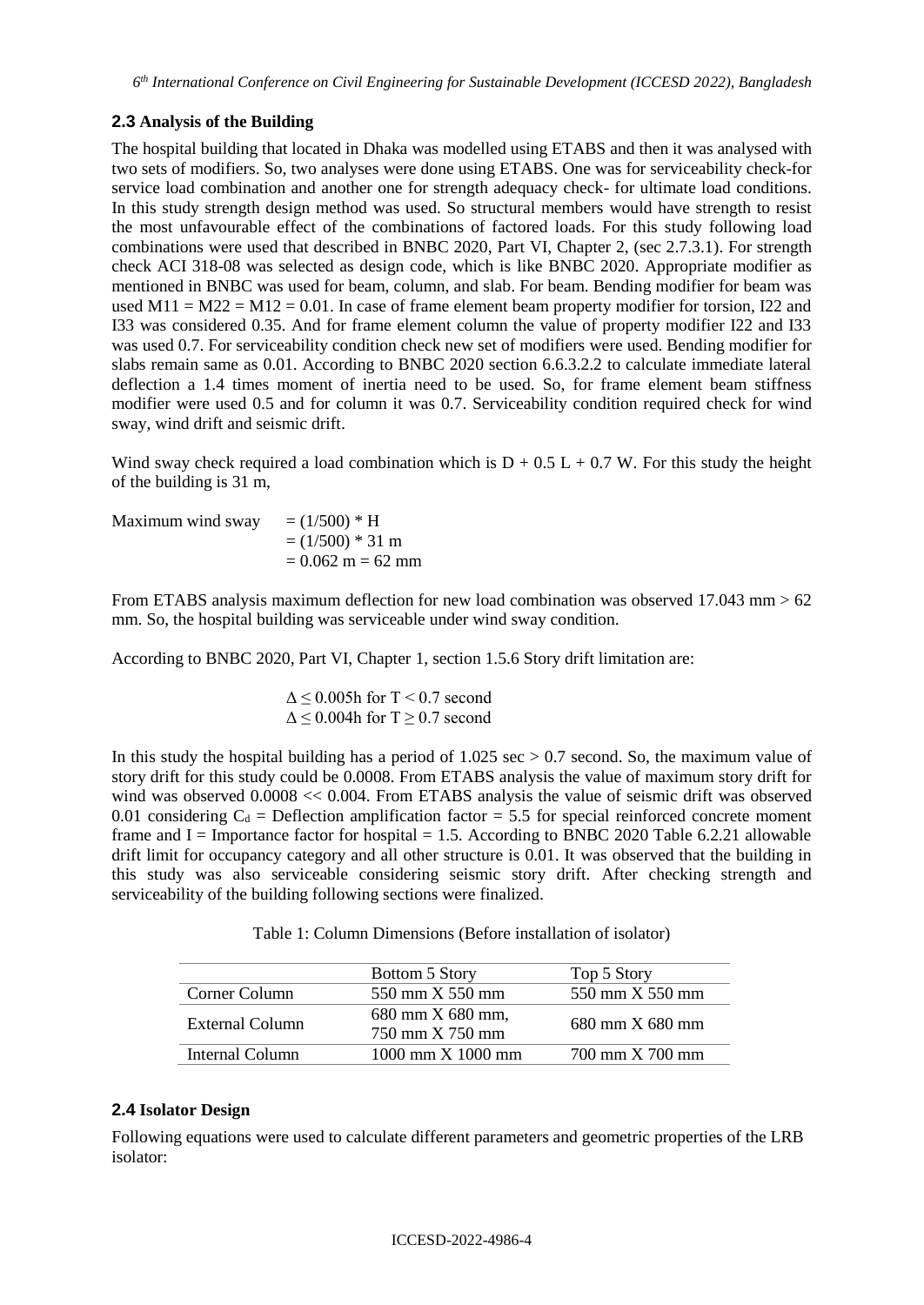*6 th International Conference on Civil Engineering for Sustainable Development (ICCESD 2022), Bangladesh*

$$
K_{\text{eff}} = \left(\frac{2 \cdot \pi}{T_D}\right)^2 \ast \frac{W}{g} \tag{1}
$$

$$
W_D = 2\pi K_{\text{eff}} D_D{}^2 \beta_{\text{eff}} \tag{2}
$$

$$
K_{eff} = K_r + \frac{Q}{R}
$$
 and  $W_D = 4Q^*(D-D_y)$  ......(3)

Neglecting D<sub>y</sub>, first approximation for Q,  $Q = \frac{w_D}{4D}$  .......(4)

$$
K_2 = K_{eff} - \frac{Q}{D}
$$
 and  $K_1 = 10 K_2$  ..... (5)

The area of the lead plug is required was calculated by dividing Q with 10. Design philosophy for lead plug is that they should not be too slender or too square. The total rubber stiffness  $K_r$  is given by,

$$
K_{Eff(R)} = K_{Eff} - \frac{Q}{D} \tag{6}
$$

Area of Bearing, 
$$
A_{LRB} = \frac{K_{Eff(R)} * t_r}{G}
$$
 ..... (7)

Diameter of bearing, 
$$
D_{LRB} = \sqrt{\pi}
$$
 mm (8)

Shape factor,  $S = \frac{1}{2.4} * \frac{Jv}{fh}$  (9)

Thickness of Single layer of rubber,  $t = \frac{D_{LRB}}{45}$  mm (Rounding to nearest 5 mm)

4ALRB

Total height of LRB,  $h = 2 *$  End plate thickness + Thickness of shim plate  $* n + N * t$ 

Following characteristics were considered for the design of the lead core rubber isolator as mentioned in table 2 and table 3.

| Number of floors                    | 10                      |  |
|-------------------------------------|-------------------------|--|
| <b>Total Building Height, H</b>     | $31 \text{ m}$          |  |
| <b>Floor Height</b>                 | 3 <sub>m</sub>          |  |
| <b>Column Dimensions</b>            | As mentioned in Table 1 |  |
| <b>Beam Dimensions</b>              | 400 mm X 700 mm         |  |
| <b>Material Information</b>         |                         |  |
| Concrete                            | 27.6 MPa                |  |
| <b>Reinforcing steel</b><br>414 MPa |                         |  |

Table 2: Structure Features

The building is located in Dhaka where earthquake magnitude is moderate, so seismic source type was considered C sources for isolator design. According to BNBC 2020, Part VI, Chapter 2 zone factor is 0.20 so, it is in the zone 2. For this analyses damping coefficient was considered 5 percent. For LRB isolator design target period = 3 sec, Critical Damping Ratio = 5%, Shear Modulus =  $0.7$  $N/mm^2$ , Yield Strength of Lead = 10 MPa, Maximum Shear Strain = 100%, Bulk Modulus = 1000 MPa were considered. The main isolator properties used in this hospital building as specified in the following table 4 which need to be used for defining link properties in ETABS.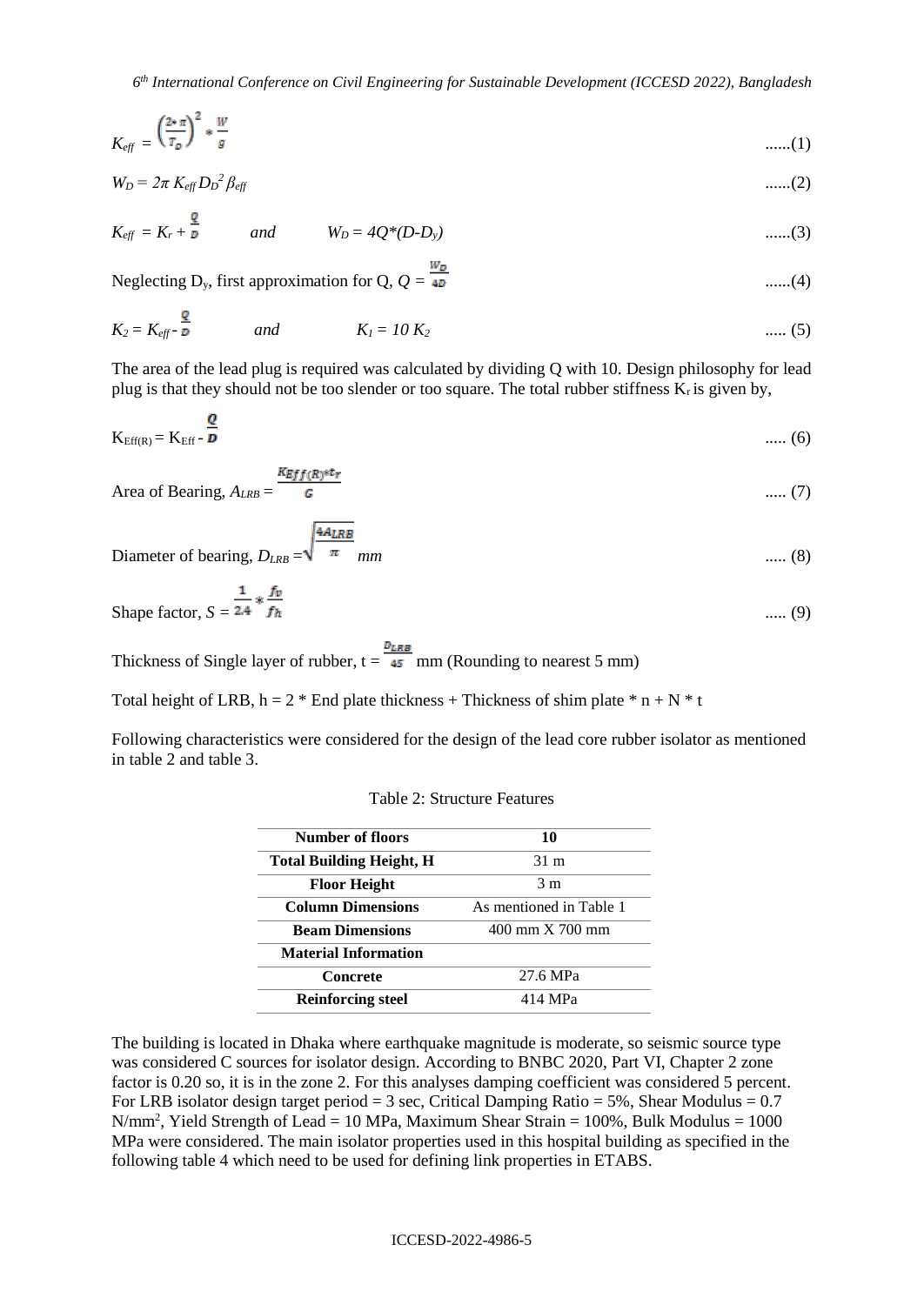| <b>Seismic Source Type</b>                 | $\mathsf{C}$ |
|--------------------------------------------|--------------|
| <b>Distance to Known Source Fault (km)</b> | $>15$ km     |
| Seismic Zone coefficient, Z                | 0.2          |
| <b>Site Soil Profile Type</b>              | SС           |
| <b>Near Source Factors, Na</b>             | 1            |
| <b>Near Source Factors, Nv</b>             |              |
| <b>Spectral Seismic Coefficient, CA</b>    | 0.23         |
| <b>Spectral Seismic Coefficient, CV</b>    | 0.345        |
| <b>Damping Coefficient</b>                 |              |

Table 3: Seismic Properties of the Subject Structure According to BNBC

Table 4 : Isolator Parameters to be used in the subjected structure below Interior column

| <b>Property</b>                                   | <b>Values</b> |
|---------------------------------------------------|---------------|
| Rational Inertia, I                               | 0.013         |
| <b>U1 Effective Stiffness</b>                     | 1240000       |
| U2 & U3 Effective Stiffness                       | 1240          |
| U <sub>2</sub> & U <sub>3</sub> Effective Damping | 0.05          |
| U2 & U3 Distance from End J                       | 0.002         |
| U <sub>2</sub> & U <sub>3</sub> Stiffness         | 12400         |
| U <sub>2</sub> & U <sub>3</sub> Yield Strength    | 35            |

#### **2.4.1 Geometric Properties of Isolator**

In this study three full scale lead rubber prototype isolators of a past project were used subjected to high speed testing with three fully reversed cycle. The details of the isolators are illustrated in Figure 3. The isolator has a total rubber thickness,  $t_r = 0.3$  m, a bonded rubber area,  $A_{\text{rub}} = 2.286$  m<sup>2</sup>, a lead core area,  $A_p = 2560$  mm<sup>2</sup>, and a shape factor of S = 10. Following tables 5 shows the design parameters for isolator.

| Table 5: LRB Design Parameters |  |  |
|--------------------------------|--|--|
|--------------------------------|--|--|

|                                         | <b>Internal</b>  | External         | Corner           |
|-----------------------------------------|------------------|------------------|------------------|
| <b>Edge of the Bearing</b>              | $25 \text{ mm}$  | $20 \text{ mm}$  | $25 \text{ mm}$  |
| Total height of the bearing             | 526 mm           | $140 \text{ mm}$ | $225 \text{ mm}$ |
| <b>Number of rubber layers</b>          | 10               | 8                | 6                |
| <b>Thickness of individual lavers</b>   | $15 \text{ mm}$  | $10 \text{ mm}$  | $10 \text{ mm}$  |
| Diameter of lead core                   | 57 mm            | $40 \text{ mm}$  | $40 \text{ mm}$  |
| <b>Number of steel plates</b>           | 9                | 7                | 5                |
| Thickness of steel plates               | $2.8 \text{ mm}$ | $2.4 \text{ mm}$ | $2.4 \text{ mm}$ |
| Thickness of top and bottom cover plate | $25 \text{ mm}$  | $25 \text{ mm}$  | $25 \text{ mm}$  |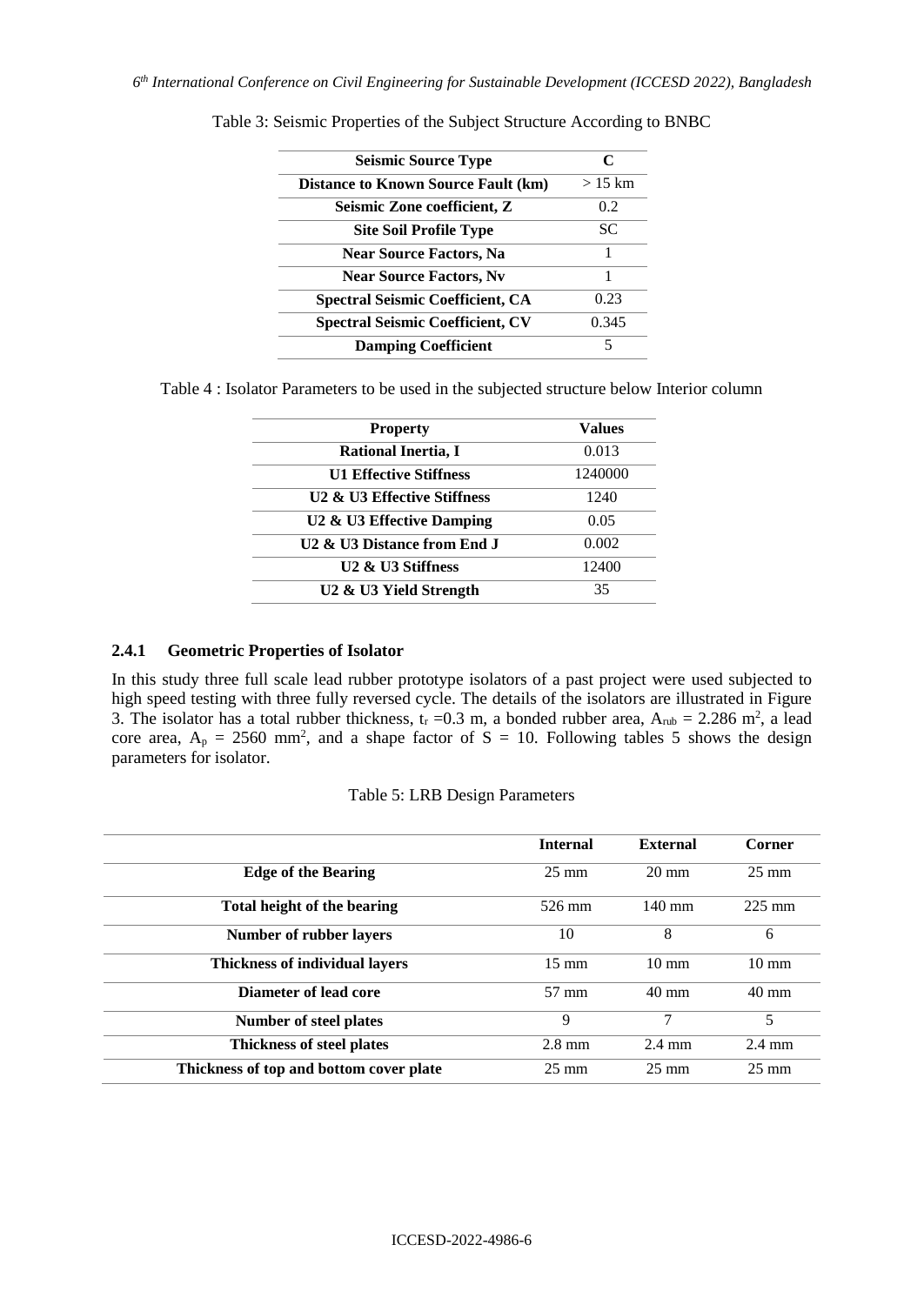

Figure 3: Lead-Rubber Isolator Unit Details (Below Corner Column)

#### **2.5 Modelling of the Building (Lead-Rubber Bearing based)**

The same hospital building located at same region was modelled using Lead-Rubber Bearing (LRB) at the base of the building using ETABS (ver. 17.0.1). All the parameters were same as mentioned for the building with fixed base in previous section except the base restraint and building period. For change in period of the building the definition of earthquake load would also change. New period for base isolated building will be the time period from modal analysis of base analysis building is 2.88. For defining earthquake load in ETABS following parameters were provided,

- Base shear coefficient,  $S_a = 0.010$
- Building height exp.  $K = 2.19$

### **2.6 Analysis Procedure**

In this study used analysis procedure for both the fixed based and LRB based model was response Spectrum Analysis (RSA) which is a type of Linear Dynamic Analysis. Response spectrum analysis was used to determine the total design displacement and total maximum displacements. For response spectrum analysis firstly, modal analysis was required. To define response spectrum function, BNBC 2020, Part VI, Chapter 2 was used. Load case was also named response spectrum where a scale factor is used. The scale factor was =  $(I * g)/R = (1.5 * 9.81)/8 = 1.84$  for acceleration in the vertical direction and for UY and UZ direction scale factor was used 30 percent and 60 percent of 1.84 respectively. Damping value was used 0.05, which is assumed constants for all modes. After strength check and serviceability check of the LRB based hospital building final column dimensions were obtained as shown in table 6, after designing and repeated revision of the column and beam sections. The story drift for a LRB based isolated building was calculated same as fixed base building. In this case story drift for earthquake load was observed 0.012 considering importance factor 1 and  $C<sub>d</sub> = 5.5$ for special reinforced concrete moment resisting frame system. This observed value was within allowable limit. For strength and serviceability check of the LRB based building previously mentioned procedure was used (Section 2.3).

### **3. RESULT ANALYSIS**

In this study a 10 story RC hospital building was analysed and designed to get the column and beam dimensions considering the rebar percentage approximately 4 percent or below.

#### **3.1 Column Dimensions**

In this study it was observed that the column dimensions can be reduced after using Lead-Rubber Bearing (LRB) isolator in the same building located in Dhaka region. In case of every column the dimensions was reduced by 50 - 70 mm in each direction. Response spectrum analysis was used to determine the total design displacement and total maximum displacements. For response spectrum analysis firstly, modal analysis was required. For modal analysis a modal case was defined in ETABS, where Ritz vector was used as modal case sub type. Ritz vectors were recommended for response spectrum because this formulation is computationally efficient only pertinent mode shapes which occur in the horizontal plane are identified. For modal analysis mass source need to be defined. Table 6 shows the variations in column dimensions between when isolator is not used and when LRB isolator is used.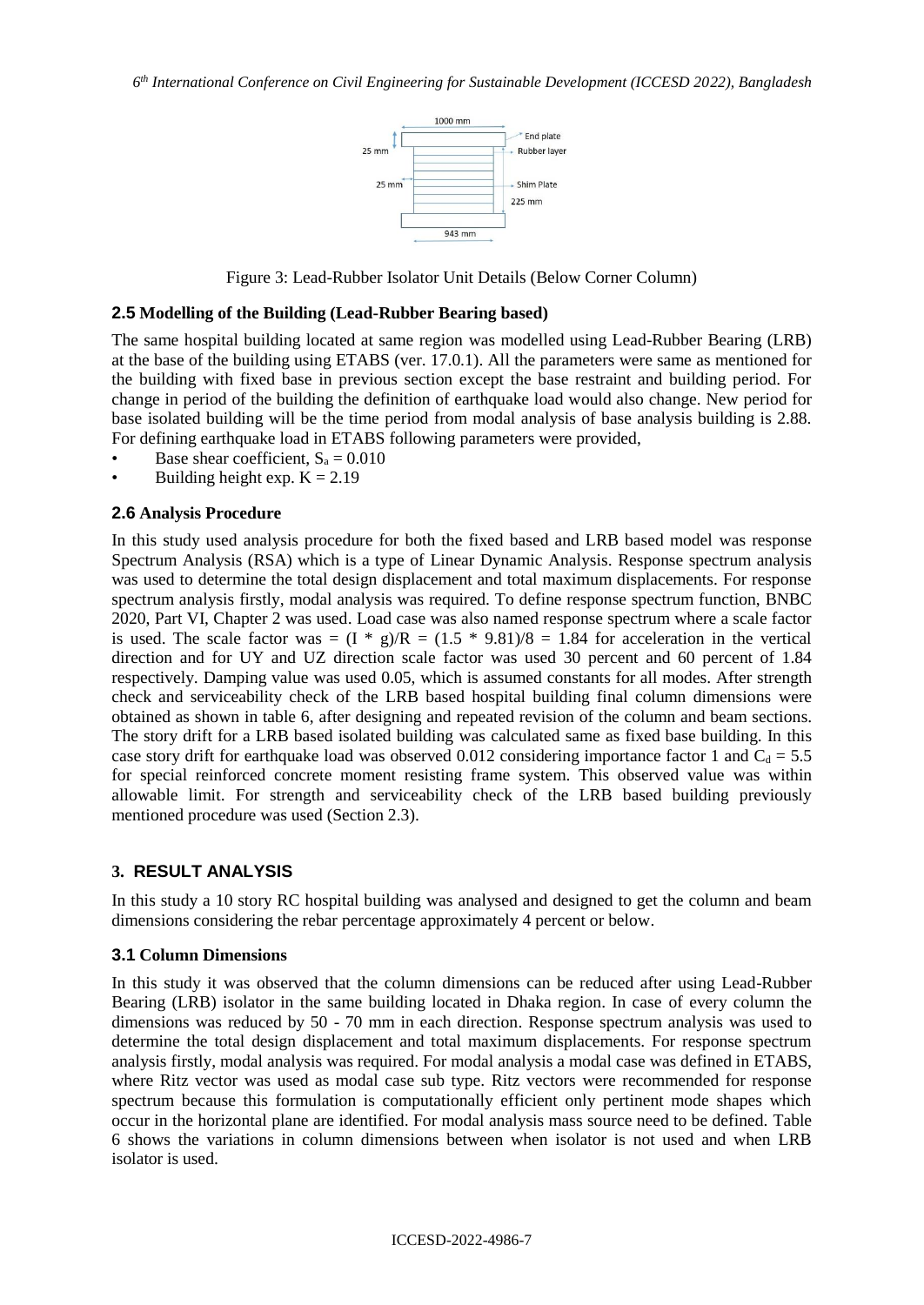|                                  | <b>Without LRB Isolator</b> |                 | With LRB Isolator     |                       |  |
|----------------------------------|-----------------------------|-----------------|-----------------------|-----------------------|--|
|                                  | <b>Bottom 5 Story</b>       | Top 5 Story     | <b>Bottom 5 Story</b> | <b>Top 5 Story</b>    |  |
| Corner<br>Column                 | 550 mm X 550 mm             | 550 mm X 550 mm | 350 mm X 350 mm       | 480 mm X 480 mm       |  |
| <b>External</b><br>Column        | 750 mm X 750 mm             | 680 mm X680 mm  | 500 mm X 500 mm       | 500 mm X 500 mm       |  |
| <b>Internal</b><br><b>Column</b> | 1000 mm X 1000<br>mm        | 700 mm X 700 mm | 650 mm X 650 mm       | $600$ mm $X$ $600$ mm |  |

Table 6: Variations in column dimensions before and after of LRB isolator installation

# **3.2 Time Period**

For the 10-story hospital building mode numbers were considered was 30. For this study it was observed the fundamental period for building without isolator varies in the range of 2.88 second to 0.00009 second. On the other hand, for the hospital building with lead-rubber bearing (LRB) isolator, period with isolator varied in the range of 4.858 second to 0.035 second. After installation of LRB isolator the period of the building increased approximately 70 percent. So, the increment in period with the use of base isolator indicated that the effect of resonance of earthquake cannot affect the building with LRB isolator. Figures 4 and 5 shows the fundamental period and mode shape for both the building without isolator and with isolator respectively.





Figure 4: First mode,  $T = 2.88$  sec (Without LRB Isolator)



### **3.3 Column Moment**

From these analyses it was observed that column moment value was reduced for hospital building with LRB isolator comparing to hospital building without isolator. From fixed base building i.e.,



Figure 6: Maximum moment for earthquake load (External column & Corner column)

#### ICCESD-2022-4986-8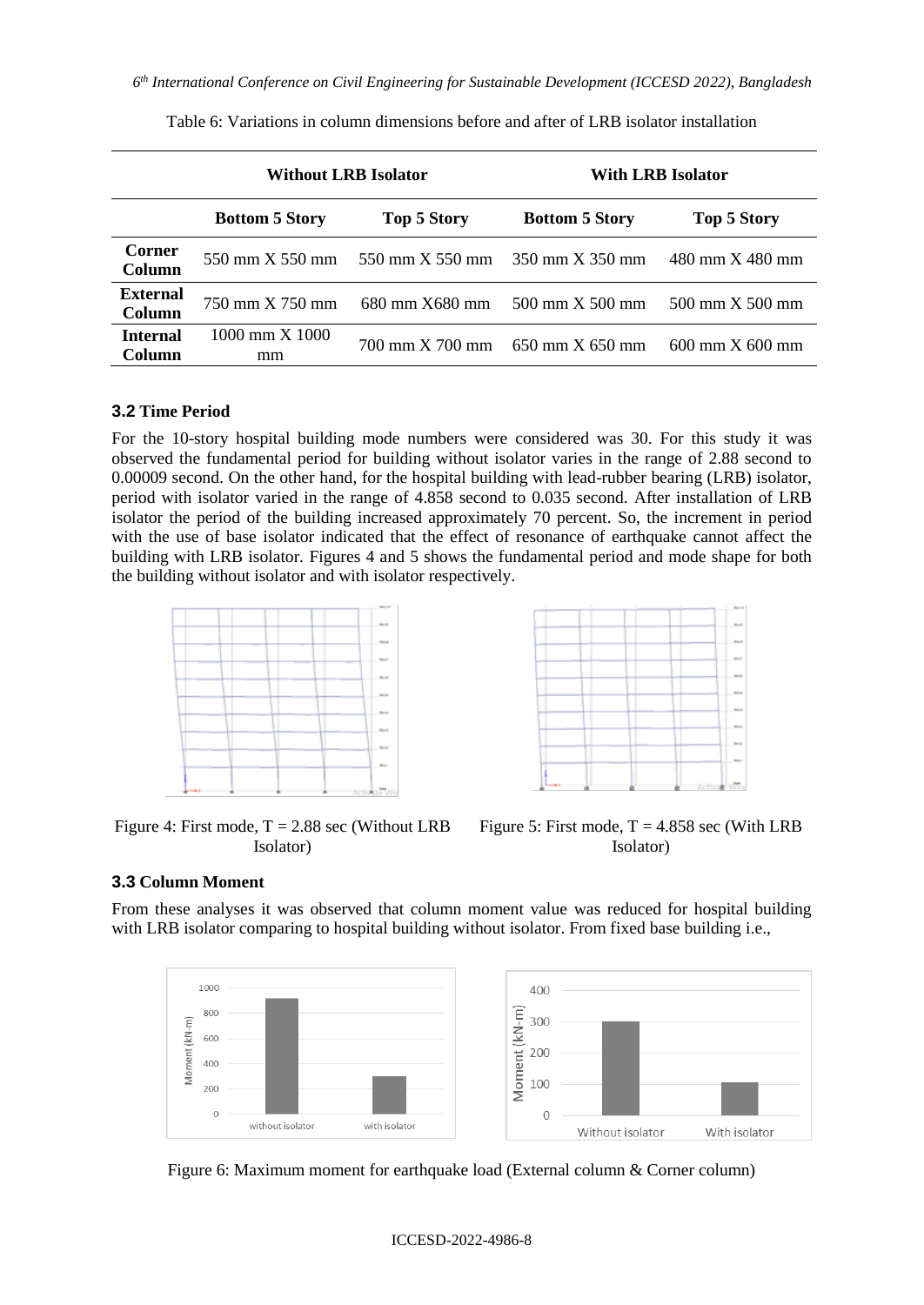building without isolator corner column maximum moment was observed 302 kN-m, whereas from building with LRB isolator maximum column moment was observed 106 kN-m. So, building with LRB isolator reduce corner column moment approximately 65 percent. Figures 6 and 7 shows the variations in external and corner column moment which was obtained after Response spectrum analysis.

### **3.4 Story Shear & Story Drift**

After response spectrum analysis the value of story shear for both the fixed base and Lead-Rubber Bearing (LRB) was obtained. Figure 7 shows the variation in story shear before and after installation of LRB isolator. It shows that when response spectrum analysis was done in X direction then the value of story shear for building with LRB isolator decreased when compared to building without isolator. The value of story shear for bottom story was obtained 10442 kN and 6730 kN for fixed base building and isolated building using LRB respectively. This story shear value indicated that use of LRB isolator decrease the story shear value approximately 36 percent. The value of story shear for top story was obtained 3500 kN and 1340 kN for fixed base building and isolated building using LRB respectively. This story shear value indicates that use of LRB isolator decrease the story shear value approximately 62 percent. So, it can be said that the story shear reduced gradually more as the story increased from bottom to to  $10<sup>th</sup>$  story.



Figure 7: Story shear and Story drift for response spectrum analysis in X and Y direction

Figure 7 shows the variation in story drift after response spectrum analysis is done in both X and Y direction. For fixed base building story drift at bottom story is obtained 14.5 mm and for isolated building with LRB is obtained 14.5 mm. So, there was no significant difference in story drift value when we are considering lower story. For fixed base building story drift at top story is obtained 11.25 mm and for isolated building with LRB is obtained 9.3 mm. So, as number of stories increased the value of story drift decreased in case of isolated building using LRB. The difference between story drift can decrease approximately 18 percent. So, the decrease in story drift in higher stories indicates that the building will be strong against earthquake.

### **3.5 Base Story**

In this study, the value of base reaction after response spectrum analysis the value of base shear for both the fixed base and Lead-Rubber Bearing (LRB) was obtained. Figures 8 and 9 shows the variation in base reaction difference between hospital building with isolator and without isolator. For response spectrum analysis in X direction, the value of base shear in building which has a base fixed with ground was obtained 9700 kN. Analysis in X direction the value of base reaction in building which has LRB isolator in bottom of every column. From the differences between in base reaction it can be concluded that the value of base shear reduced by 50 percent when LRB isolation was installed at the bottom of the column. Again, response spectrum analysis was done in Y direction also. From this analysis, the value of base reaction was obtained for fixed base building is 20650 kN and for isolated building with LRB was 10470 kN. So, the value of base shear reduced approximately 50 percent when Lead-Rubber Bearing (LRB) was installed which indicates that the building remains stable against earthquake. It has been observed for both case that the value of base shear for base isolated building was more compared to fixed base building. This is because of the distribution of mass and stiffness which made the fundamental time period more than 1 sec.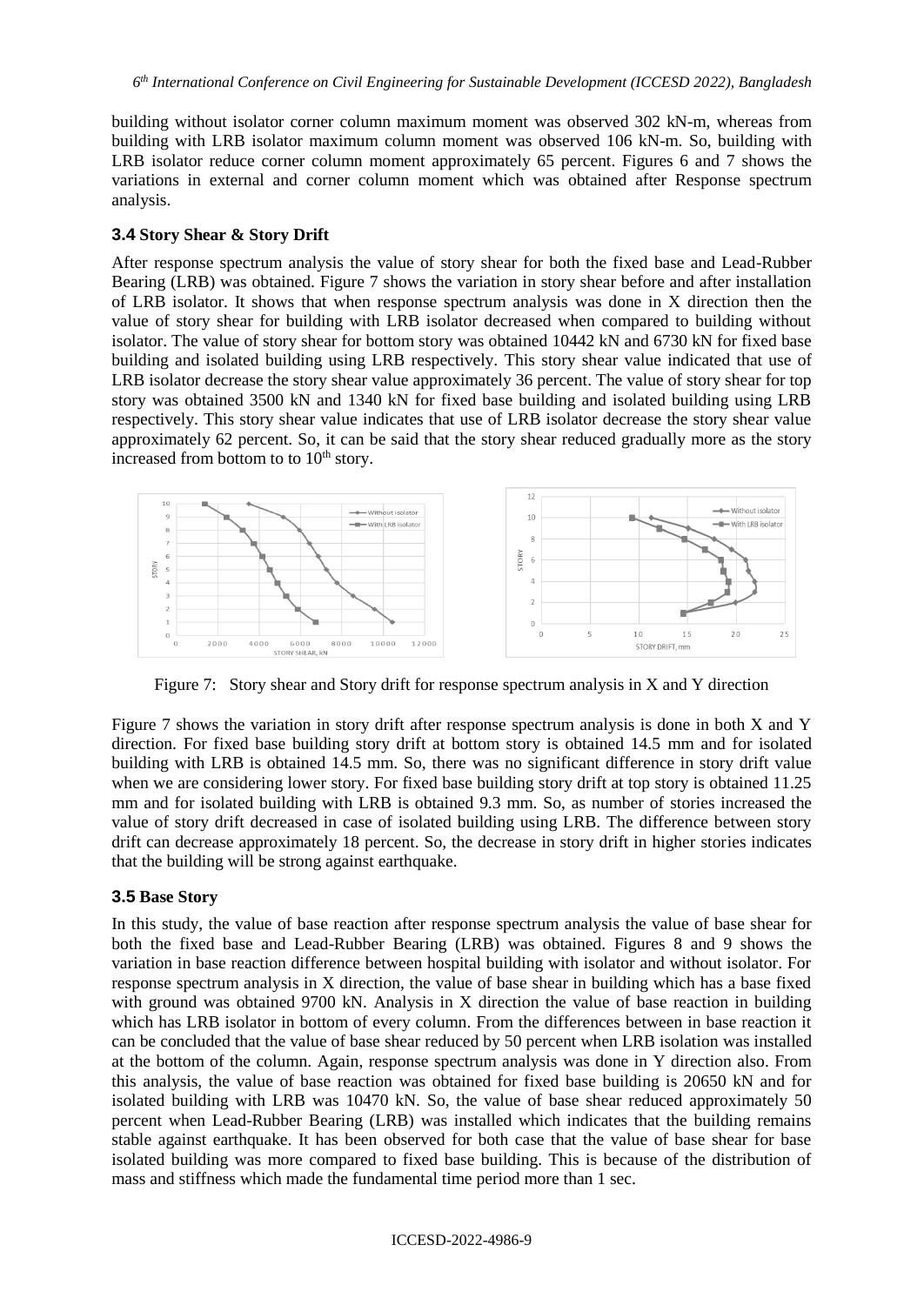



Figure 8: Base shear in X-X direction Figure 9: Base shear in Y-Y direction

#### **3.6 Comparison of column moment and rebar percentage for different seismic zone**

From this study it can be said that base shear percentage increase, when same building was moved to higher seismic zone. Table 7 shows that in every zone rebar percentage reduce as LRB isolator was installed in every different seismic zone. In zone 2 rebar percentage reduce by 30 to 40 percent. In case of zone 3 the reduction in rebar percentage was reduced to 30 to 35 percentage. In case of zone 4 the reduction in rebar percentage was reduced to 25 to 30 percent.

Table 7: Variation of rebar percentage in different seismic location

|                                   | Zone 2   | Zone 3                          | Zone 4          |
|-----------------------------------|----------|---------------------------------|-----------------|
| <b>EO</b> Load                    | 0.0421   | 0.06                            | 0.08            |
| Wind speed, m/s                   | 65.7     | 80                              | 61.1            |
| <b>Moment Reduction</b>           |          | $30-70$ percent $45-50$ percent | $25-30$ percent |
| <b>Rebar Percentage reduction</b> | $30-40%$ | $30-35%$                        | 25-30 %         |

# **4. CONCLUSION**

In this study it was found that base shear, story shear, story drift, column moment, rebar percentage reduce with the use of LRB isolator. On the other hand the value of time period increase which indicates the flexibility of the structure. After an extensive and systemic study, the following conclusions applicable only for this building: The design procedure of base isolator used in this study can be used effectively for any other building. In this study it is obtained that column moment reduced by 30 to 70 percent. Base shear reduced by 49.3 percent in case of zone 2. Story shear gradually reduce as we increase story from bottom story to top story. Time period increase by 68.7 percent. In case of zone 3 moment reduction percentage is 45 to 50 percent and rebar percentage reduction percentage is 30 to 35 percent. In case of zone 4 moment reduction percentage is 25 to 30 percent and rebar percentage reduction percentage is also 25 to 30 percent. This study also conclude that LRB isolator can be used for retrofitting of any existing building which was designed with only gravity load.

### **ACKNOWLEDGEMENTS**

Author would like to express her gratitude to honored supervisor, DR. Tahsin Reza Hossain, Professor, Department of Civil Engineering, BUET for his encouraging supervision all through the study. His systematic and valuable guidance have helped me greatly during the study.

# **REFERENCES**

BNBC 2020. *Bangladesh National Building Code*, Housing and Building Research Institute, Bangladesh, 2020.

Chen, J., Liu, W., Peng, Y., and Li, J., (2007). "Stochastic seismic response and reliability analysis of base-isolated structures," *Journal of Earthquake Engineering*, vol. 6.

Deb, S. K., (2004). "Seismic base isolation–An overview," *Current Science*.